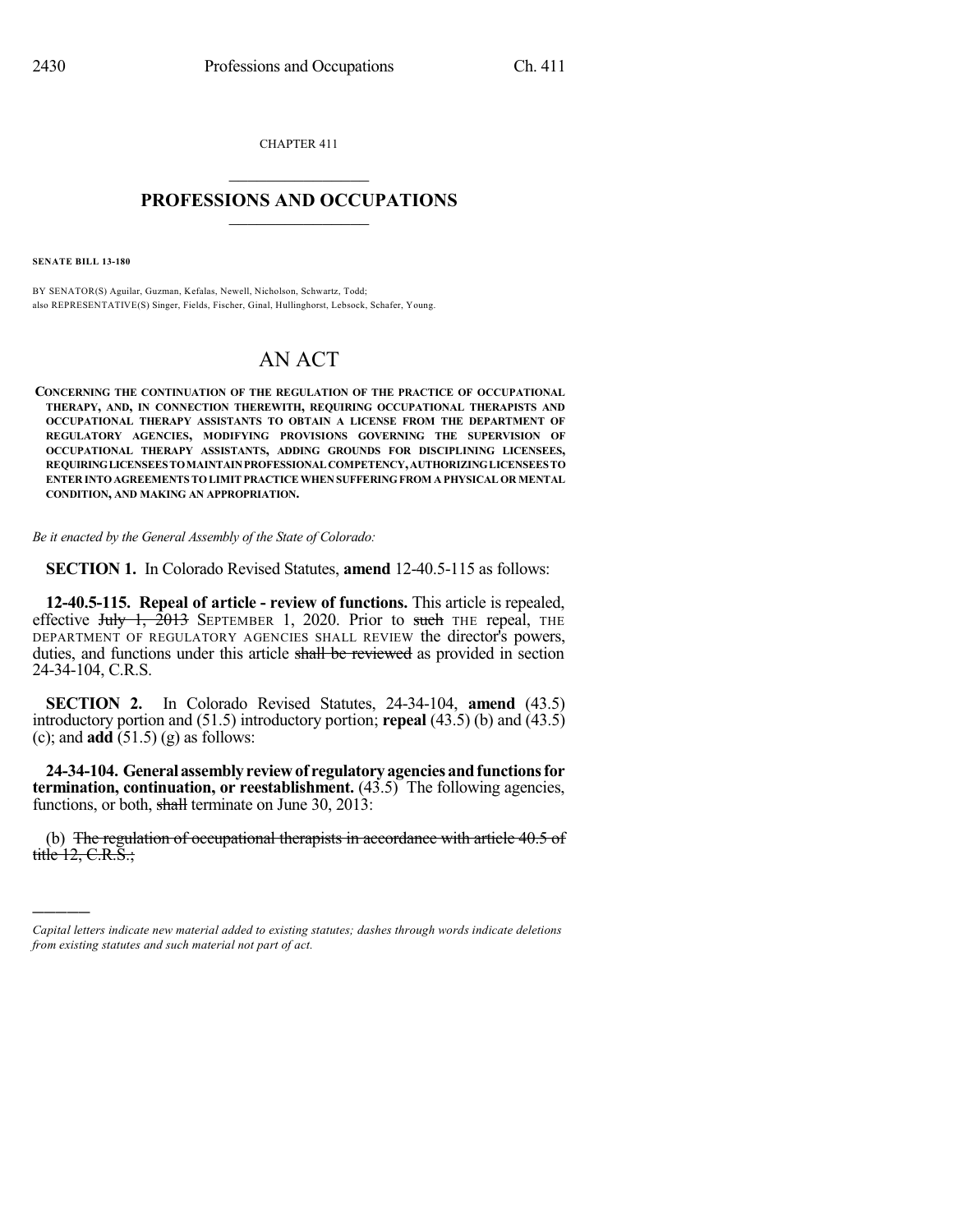(c) The regulation of occupational therapists and occupational therapy assistants in accordance with article 40.5 of title 12, C.R.S.

(51.5) The following agencies, functions, or both, shall terminate on September 1, 2020:

(g) THE LICENSING OF OCCUPATIONAL THERAPISTS AND OCCUPATIONAL THERAPY ASSISTANTS IN ACCORDANCE WITH ARTICLE 40.5 OF TITLE 12, C.R.S.

**SECTION 3.** In Colorado Revised Statutes, 12-40.5-103, **amend** (2), (7), (8), (9) (c) (III), (9) (c) (IX), (9) (c) (XII), (9) (c) (XIII), and (10); **repeal** (11); and **add**  $(6.5)$  and  $(9)$  (c) (XIV) as follows:

**12-40.5-103. Definitions.** As used in this article, unless the context otherwise requires:

(2) "Aide" means a person who is not registered LICENSED by the director and who provides supportive services to occupational therapists and occupational therapy assistants. An aide shall function only under the guidance, responsibility, and supervision of a registered occupational therapist. The aide shall perform only specifically selected tasks for which the aide has been trained and has demonstrated competence to the registered occupational therapist or occupational therapy assistant.

(6.5) "LICENSEE" MEANS A PERSON LICENSED UNDER THIS ARTICLE AS AN OCCUPATIONAL THERAPIST OR OCCUPATIONAL THERAPY ASSISTANT.

(7) "Low vision rehabilitation services" means the evaluation, diagnosis, management, and care of the low vision patient IN VISUAL ACUITY AND VISUAL FIELD AS IT AFFECTS THE PATIENT'S OCCUPATIONAL PERFORMANCE, including low vision rehabilitation therapy, education, and interdisciplinary consultation.

(8) "Occupational therapist" means a person registered LICENSED to practice occupational therapy under this article.

(9) "Occupational therapy" means the therapeutic use of everyday life activities with individuals or groups for the purpose of participation in roles and situations in home, school, workplace, community, and other settings. The practice of occupational therapy includes:

(c) Interventions and procedures to promote or enhance safety and performance in activities of daily living, instrumental activities of daily living, education, work, play, leisure, and social participation, including:

(III) IDENTIFICATION, development, remediation, or compensation of physical, cognitive, neuromuscular, and sensory functions, SENSORY PROCESSING, and behavioral skills;

(IX) Assessment, design, fabrication, application, fitting, and training in assistive technology AND adaptive AND ORTHOTIC devices AND TRAINING IN THE USE OF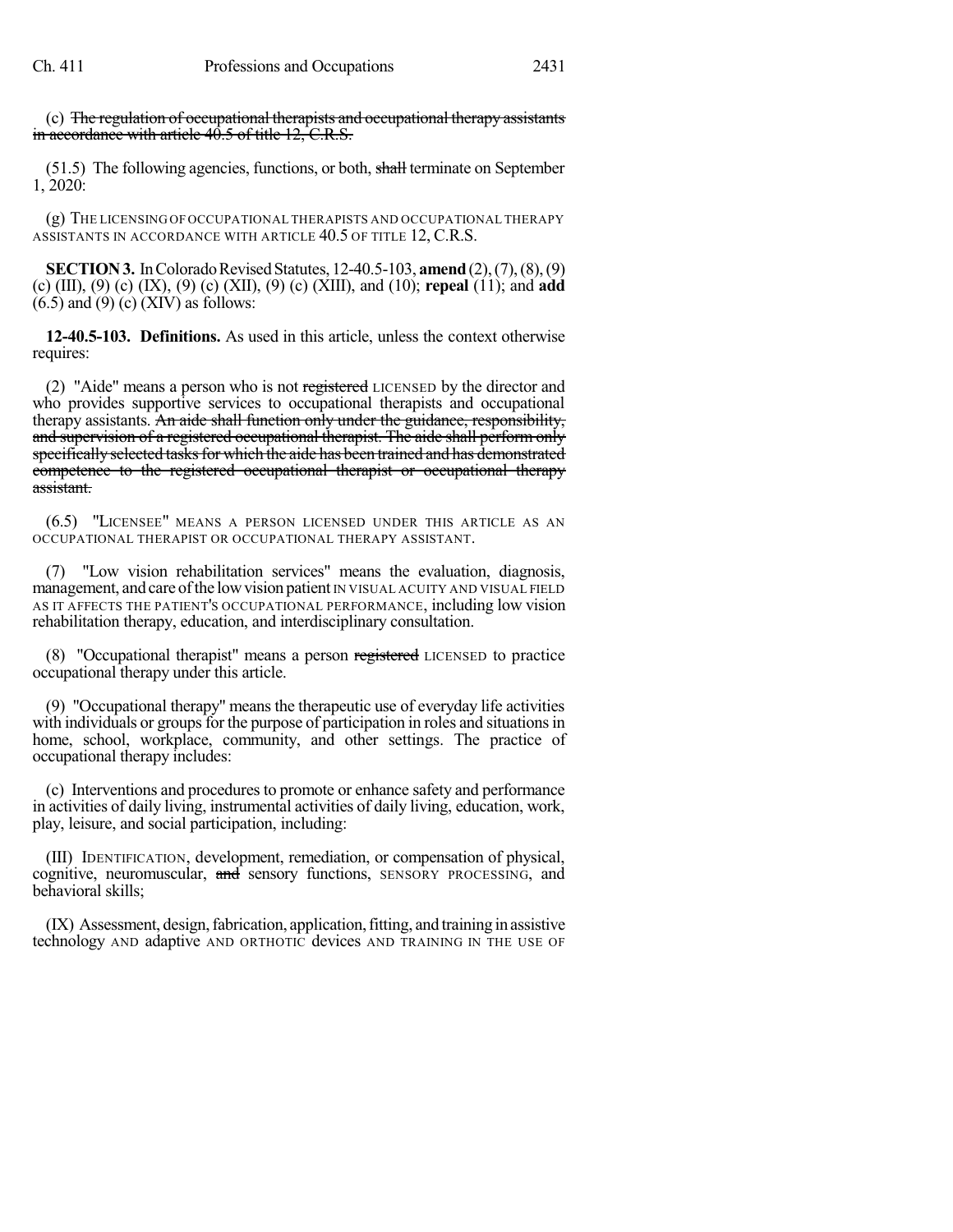PROSTHETIC DEVICES, excluding glasses, contact lenses, or other prescriptive devices to correct vision unless prescribed by an optometrist; and orthotic devices and training in the use of prosthetic devices;

(XII) Management of feeding, eating, and swallowing to enable eating and feeding performance; and

(XIII) Application of physical agent modalities and therapeutic procedures such as wound management; techniques to enhance sensory, perceptual, and cognitive processing; and manual techniques to enhance performance skills; AND

(XIV) THE USE OF TELEHEALTH PURSUANT TO RULES AS MAY BE ADOPTED BY THE DIRECTOR.

 $(10)$  "Occupational therapy assistant" means a person who has successfully completed an occupational therapy assistant program approved by the department to assist in the practice of occupational therapy LICENSED UNDER THIS ARTICLE TO PRACTICE OCCUPATIONAL THERAPY under the supervision of AND IN PARTNERSHIP WITH an occupational therapist.

(11) "Registrant" means an occupational therapist registered pursuant to this article.

**SECTION 4.** In Colorado Revised Statutes, **amend** 12-40.5-104 as follows:

**12-40.5-104. Use of titles restricted.** (1) Only a person registered LICENSED as an occupational therapist may use the titles "occupational therapist registered LICENSED", "registered "LICENSED occupational therapist", "occupational therapist", or "<del>doctorate</del> "DOCTOR of occupational therapy" or use the abbreviation "O.T.", "O.T.D.",  $\sigma r$  "O.T.R.", "O.T./L.", "O.T.D./L.", or "O.T.R./L.", or any other generally accepted terms, letters, or figures that indicate that the person is an occupational therapist.

(2) ONLY A PERSON LICENSED AS AN OCCUPATIONAL THERAPY ASSISTANT MAY USE THE TITLE "OCCUPATIONAL THERAPY ASSISTANT LICENSED" OR "LICENSED OCCUPATIONAL THERAPY ASSISTANT", USE THE ABBREVIATION "O.T.A./L." OR "C.O.T.A./L.", OR USE ANY OTHER GENERALLY ACCEPTED TERMS, LETTERS, OR FIGURES INDICATING THAT THE PERSON IS AN OCCUPATIONAL THERAPY ASSISTANT.

**SECTION 5.** In Colorado Revised Statutes, **amend** 12-40.5-105 as follows:

**12-40.5-105. License required for occupationaltherapists and occupational therapy assistants - repeal.** (1) (a) PRIOR TO JUNE 1, 2014, except as otherwise provided in this article, a person shall not practice occupational therapyorrepresent himself or herself as being able to practice occupational therapy in this state without possessing a valid registration issued by the director in accordance with this article and any rules adopted under this article. BEFORE JUNE 1, 2014, REFERENCES IN THIS ARTICLE TO "LICENSE" INCLUDE "REGISTRATION" AND REFERENCES TO "LICENSEE" AND "OCCUPATIONAL THERAPIST" INCLUDE "REGISTRANT" AND "OCCUPATIONAL THERAPIST", RESPECTIVELY, AS THOSE TERMS WERE DEFINED PRIOR TO THE EFFECTIVE DATE OF THIS SUBSECTION (1), AS AMENDED.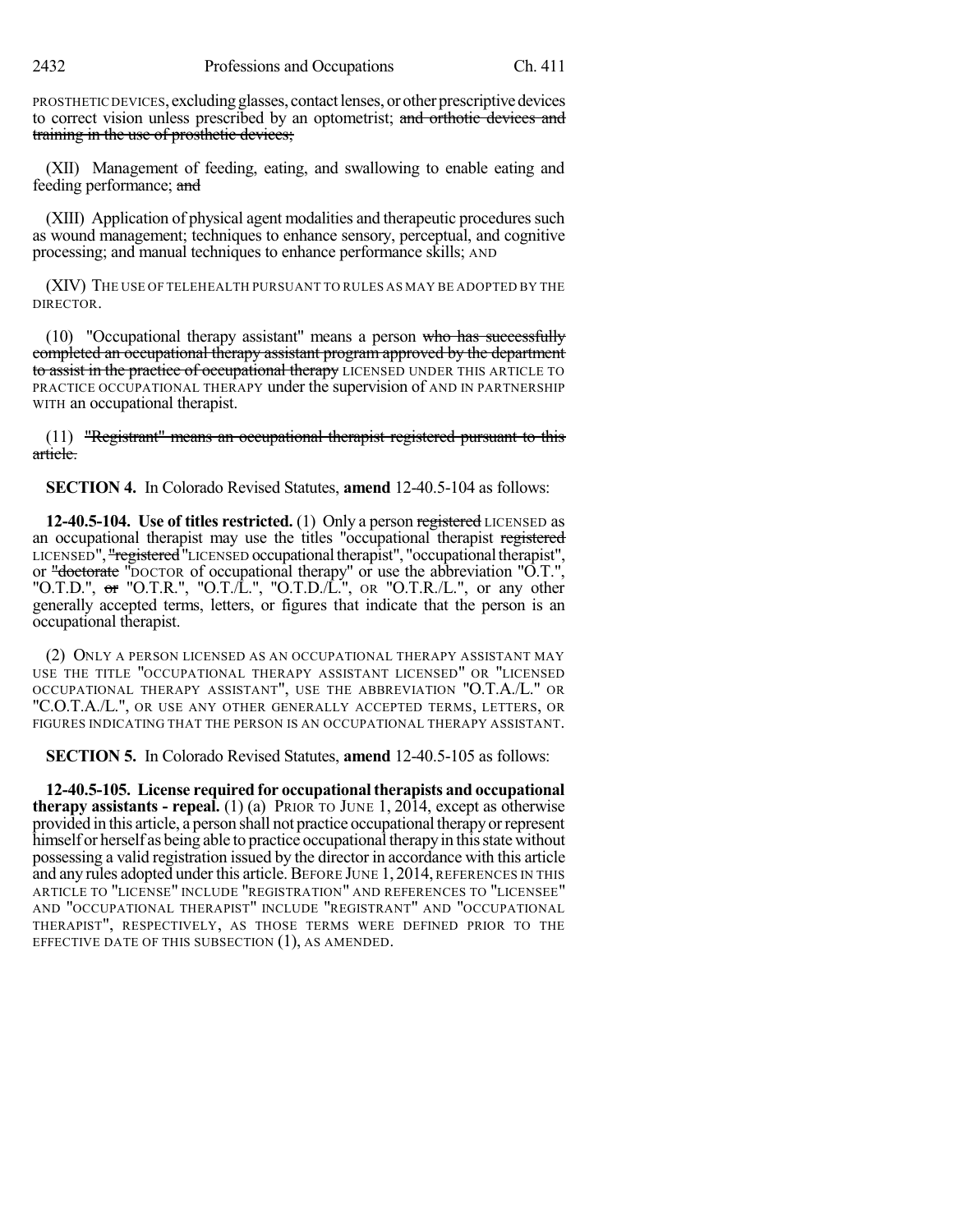(b) THIS SUBSECTION (1) IS REPEALED, EFFECTIVE JUNE 1, 2014.

(2) (a) ON AND AFTER JUNE 1, 2014, EXCEPT AS OTHERWISE PROVIDED IN THIS ARTICLE, A PERSON SHALL NOT PRACTICE OCCUPATIONAL THERAPY OR REPRESENT HIMSELF OR HERSELF AS BEING ABLE TO PRACTICE OCCUPATIONAL THERAPY IN THIS STATE WITHOUT POSSESSING A VALID LICENSE ISSUED BY THE DIRECTOR IN ACCORDANCE WITH THIS ARTICLE AND RULES ADOPTED PURSUANT TO THIS ARTICLE.

(b) ON JUNE 1, 2014, EACH ACTIVE OCCUPATIONAL THERAPY REGISTRATION BECOMES AN ACTIVE OCCUPATIONAL THERAPY LICENSE BY OPERATION OF LAW. THE CONVERSION FROM REGISTRATION TO LICENSURE DOES NOT:

(I) AFFECT ANY PRIOR DISCIPLINE, LIMITATION, OR CONDITION IMPOSED BY THE DIRECTOR ON AN OCCUPATIONAL THERAPIST'S REGISTRATION;

(II) LIMIT THE DIRECTOR'S AUTHORITY OVER ANY REGISTRANT; OR

(III) AFFECT ANY PENDING INVESTIGATION OR ADMINISTRATIVE PROCEEDING.

(c) THE DIRECTOR SHALL TREAT ANY APPLICATION FOR AN OCCUPATIONAL THERAPY REGISTRATION PENDING ON JUNE 1, 2014, AS AN APPLICATION FOR LICENSURE, WHICH APPLICATION IS SUBJECT TO THE REQUIREMENTS ESTABLISHED BY THE DIRECTOR.

(3) ON AND AFTER JUNE 1, 2014, EXCEPT AS OTHERWISE PROVIDED IN THIS ARTICLE,A PERSON SHALL NOT PRACTICE AS AN OCCUPATIONAL THERAPY ASSISTANT OR REPRESENT HIMSELF OR HERSELF AS BEING ABLE TO PRACTICE AS AN OCCUPATIONAL THERAPY ASSISTANT IN THIS STATE WITHOUT POSSESSING A VALID LICENSE ISSUED BY THE DIRECTOR IN ACCORDANCE WITH THIS ARTICLE AND ANY RULES ADOPTED UNDER THIS ARTICLE.

**SECTION 6.** In Colorado Revised Statutes, 12-40.5-106, **amend** (1) introductory portion,  $(2)$   $(a)$ ,  $(3)$ ,  $(4)$ ,  $(5)$ , and  $(6)$  as follows:

**12-40.5-106. Licensure of occupational therapists - application qualifications - rules.** (1) **Educational and experiential requirements.** Every applicant for a registration LICENSE as an occupational therapist shall MUST have:

(2) **Application.** (a) When an applicant has fulfilled the requirements of subsection (1) of this section, the applicant may apply for examination and registration LICENSURE upon payment of a fee in an amount determined by the director. A person who fails an examination may apply for reexamination upon payment of a fee in an amount determined by the director.

(3) **Examination.** Each applicantshall pass a nationallyrecognized examination approved by the director The examination shall measure THAT MEASURES the minimum level of competence necessary for consumer protection. The director may contract for assistance in creating and administering the examination PUBLIC HEALTH, SAFETY, AND WELFARE.

(4) **Licensure.** When an applicant has fulfilled the requirements of subsections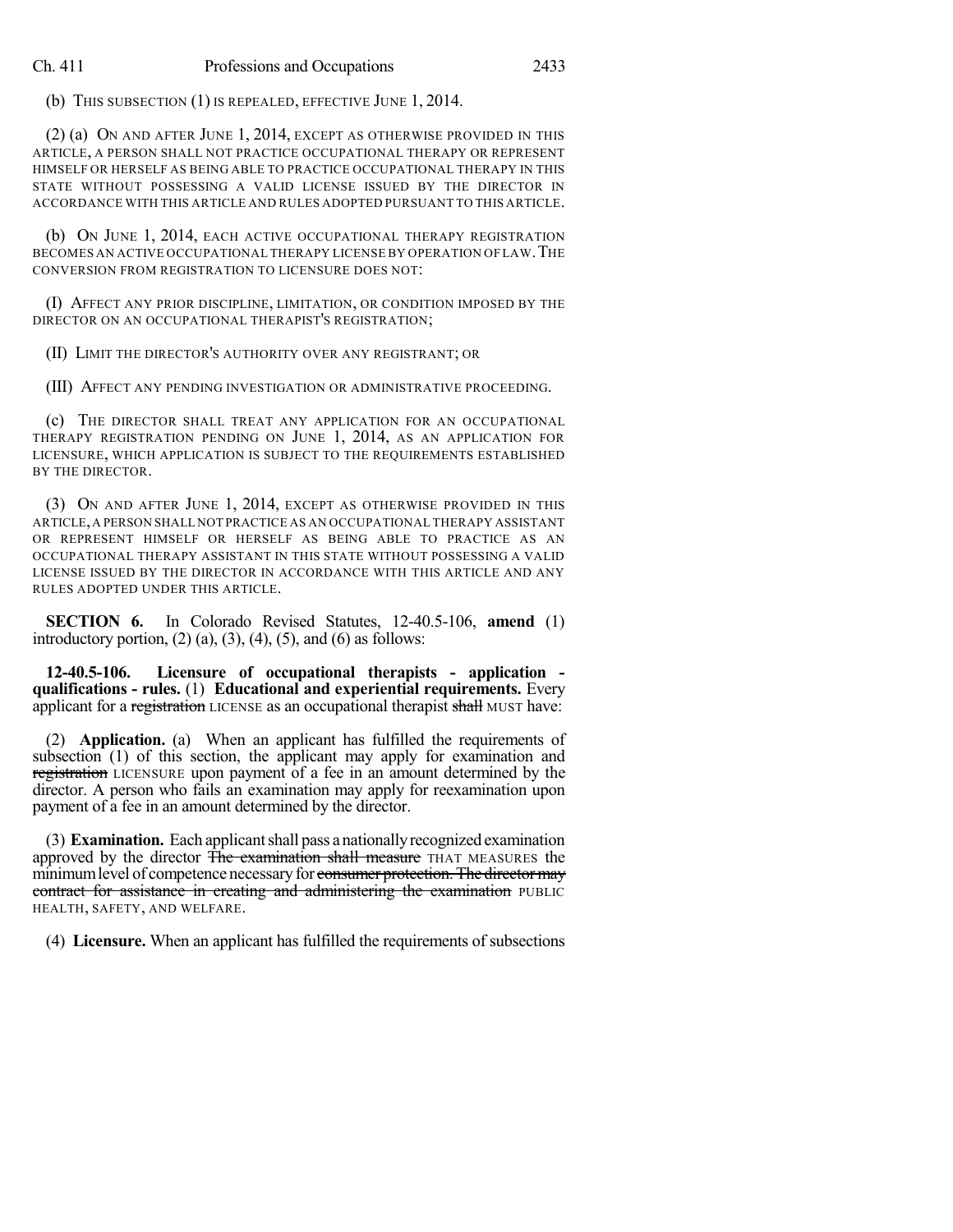(1) to (3) of this section, the director shall issue a registration LICENSE to the applicant; except that the director may deny a registration LICENSE if the applicant has committed any act that would be grounds for disciplinary action under section 12-40.5-110.

(5) **Licensure by endorsement.** (a) An applicant for registration LICENSURE by endorsement shall MUST file an application and pay a fee as prescribed by the director and shall MUST hold a current, valid license or registration in a jurisdiction that requires qualifications substantially equivalent to those required for registration by subsection (1) of this section FOR LICENSURE.

(b) An applicant for registration LICENSURE BY ENDORSEMENT shall MUST submit with the application verification that the applicant has actively practiced for a period of time determined by rules of the director or otherwise maintained continued competency as determined by the director.

(c) Upon receipt of all documents required by paragraphs (a) and (b) of this subsection (5), the director shall review the application and make a determination of the applicant's qualification to be registered LICENSED by endorsement.

(d) The director may deny the registration APPLICATION FOR LICENSURE BY ENDORSEMENT if the applicant has committed an act that would be grounds for disciplinary action under section 12-40.5-110.

(6) **License renewal.** (a) A registrant shall be required to AN OCCUPATIONAL THERAPIST MUST renew the registration HIS OR HER LICENSE issued under this article according to a schedule of renewal dates established by the director. The registrant shall OCCUPATIONAL THERAPIST MUST submit an application in the form and manner designated by the director and shall pay a renewal fee in an amount determined by the director.

(b) Registrations shall be LICENSES ARE renewed or reinstated in accordance with the schedule established by the director, and such THE DIRECTOR SHALL GRANT A renewal or reinstatement shall be granted pursuant to section  $24-34-102$  (8), C.R.S. The director may establish renewal fees and delinquency fees for reinstatement pursuant to section  $24-34-105$ , C.R.S. If a registrant AN OCCUPATIONAL THERAPIST fails to renew his or her registration LICENSE pursuant to the schedule established by the director, the registration shall expire LICENSE EXPIRES. Any person whose registration has expired shall be LICENSE EXPIRES IS subject to the penalties provided in this article or section 24-34-102 (8), C.R.S., for reinstatement.

**SECTION 7.** In Colorado Revised Statutes, **amend** 12-40.5-107 as follows:

**12-40.5-107. Supervision of occupational therapy assistants and aides.** (1) An occupational therapy assistant may practice only under the supervision of an occupational therapist who is registered LICENSED to practice occupational therapy in this state. The occupational therapist is responsible for occupational therapy evaluation, appropriate reassessment, treatment planning, and interventions, AND DISCHARGE FROM OCCUPATIONAL THERAPY SERVICES based on standard professional guidelines. Supervision of an occupational therapy assistant by an occupational therapist is a shared responsibility. The supervising occupational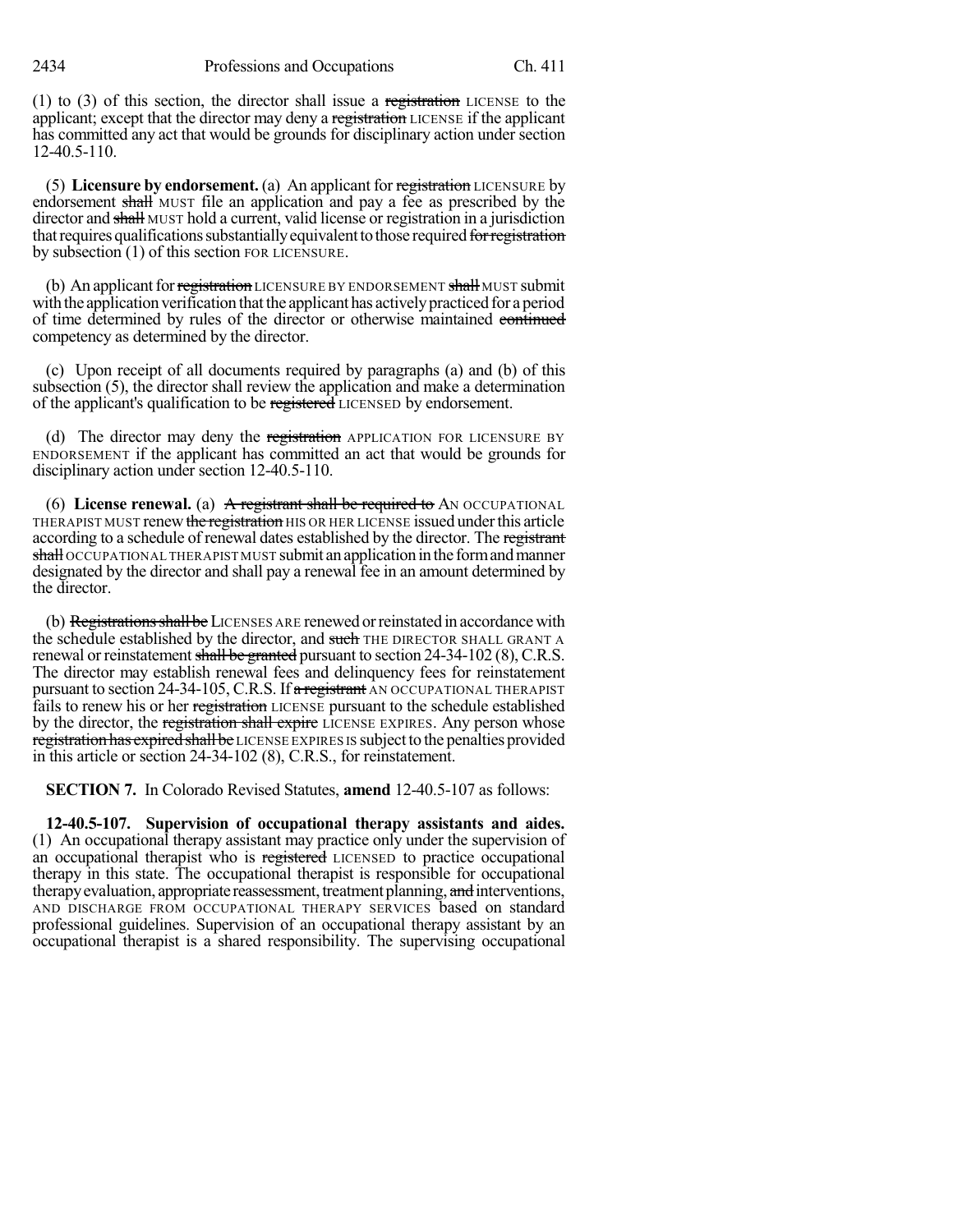therapist and the supervised occupational therapy assistant have legal and ethical responsibility for ongoing management of supervision, including providing, requesting, giving, or obtaining supervision. The SUPERVISING OCCUPATIONAL THERAPIST SHALL DETERMINE THE frequency, level, and nature of supervision shall be determined by the supervising occupational therapist with input from the occupational therapy assistant and shall be based BASE THE SUPERVISION DETERMINATION on a variety of factors, including the clients' required level of care, the treatment plan, and the experience and pertinent skills of the occupational therapy assistant.

(2) THE SUPERVISING OCCUPATIONAL THERAPIST SHALL SUPERVISE THE OCCUPATIONAL THERAPY ASSISTANT IN A MANNER THAT ENSURES THAT THE OCCUPATIONAL THERAPY ASSISTANT:

(a) DOES NOT INITIATE OR ALTER A TREATMENT PROGRAM WITHOUT PRIOR EVALUATION BY AND APPROVAL OF THE SUPERVISING OCCUPATIONAL THERAPIST;

(b) OBTAINS PRIOR APPROVAL OF THE SUPERVISING OCCUPATIONAL THERAPIST BEFORE MAKING ADJUSTMENTS TO A SPECIFIC TREATMENT PROCEDURE; AND

(c) DOES NOT INTERPRET DATA BEYOND THE SCOPE OF THE OCCUPATIONAL THERAPY ASSISTANT'S EDUCATION AND TRAINING.

(3) AN AIDE SHALL FUNCTION ONLY UNDER THE GUIDANCE, RESPONSIBILITY, AND SUPERVISION OF AN OCCUPATIONAL THERAPIST OR OCCUPATIONAL THERAPY ASSISTANT. THE AIDE SHALL PERFORM ONLY SPECIFICALLY SELECTED TASKS FOR WHICH THE AIDE HAS BEEN TRAINED AND HAS DEMONSTRATED COMPETENCE TO THE OCCUPATIONAL THERAPIST OR OCCUPATIONAL THERAPY ASSISTANT. THE SUPERVISING OCCUPATIONAL THERAPIST OR OCCUPATIONAL THERAPY ASSISTANT SHALL SUPERVISE THE AIDE IN A MANNER THAT ENSURES COMPLIANCE WITH THIS SUBSECTION (3) AND IS SUBJECT TO DISCIPLINE UNDER SECTION 12-40.5-110 FOR FAILURE TO PROPERLY SUPERVISE AN AIDE.

**SECTION 8.** In Colorado Revised Statutes, 12-40.5-108, **amend** (1) introductory portion and (1) (d) as follows:

**12-40.5-108. Scope of article - exclusions.** (1) This article shall DOES not prevent or restrict the practice, services, or activities of:

(d) The practice of Occupational therapy in this state by any legally qualified occupational therapist from another state or country when providing services on behalf of a temporarily absent occupational therapist registered LICENSED in this state, so long as the unregistered UNLICENSED occupational therapist is acting in accordance with rules established by the director. The unregistered UNLICENSED practice shall MUST not be of more than four weeks' duration, and no A person shall be authorized by the director to NOT undertake such UNLICENSED practice more than once in any twelve-month period.

**SECTION 9.** In Colorado Revised Statutes, 12-40.5-110, **amend** (1), (2) introductory portion, (2) (b), (2) (c), (2) (d), (2) (h), (2) (j), (2) (k), (4) (a), (7) (b) (III), (12) (a), (13) (a), (13) (c) (III), and (14); and **add** (2) (l), (2) (m), (17), (18),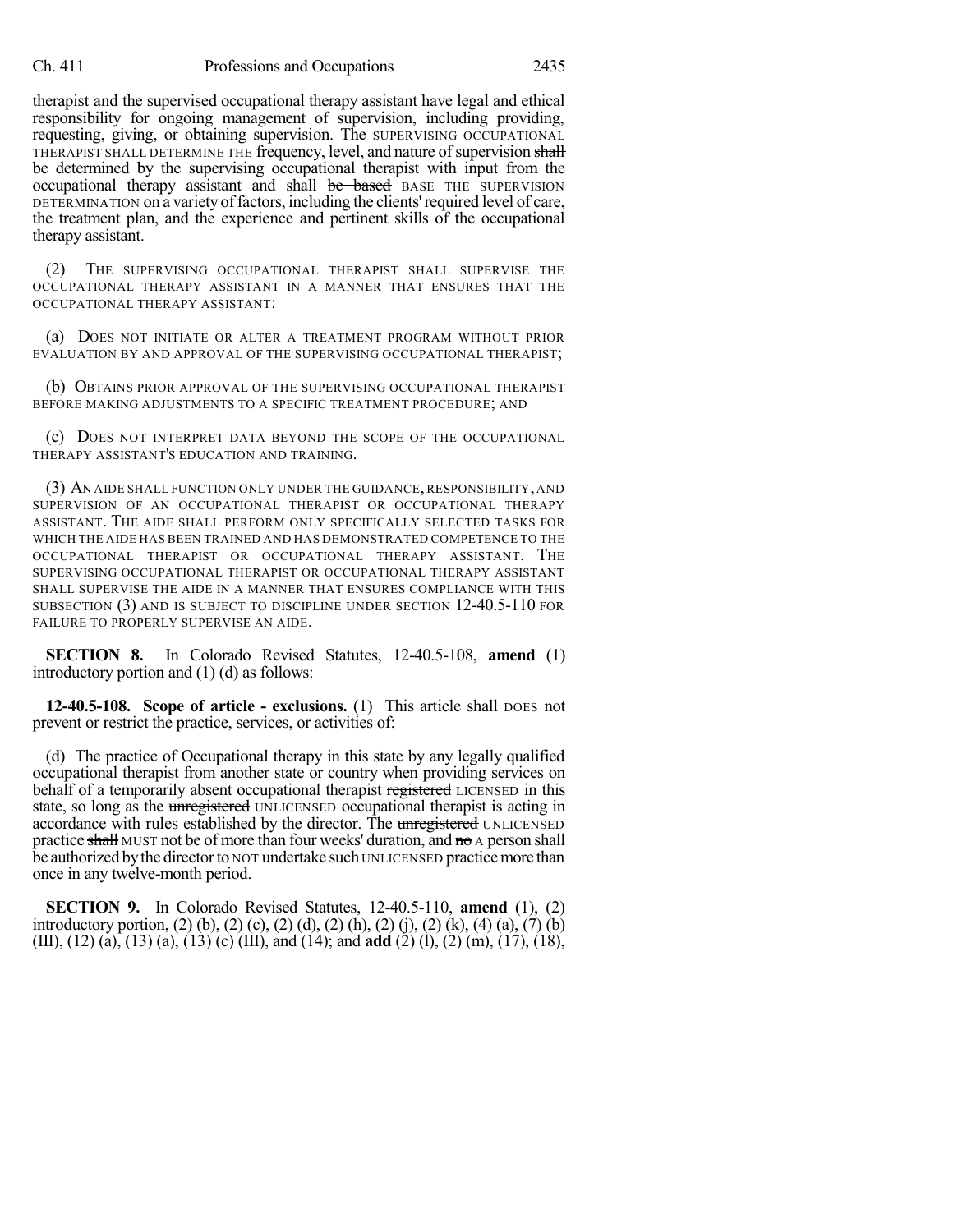and (19) as follows:

**12-40.5-110. Grounds for discipline - disciplinary proceedings - judicial review.** (1) The director may take disciplinary action against a registrant LICENSEE if the director finds that the registrant LICENSEE has represented himself or herself as a registered LICENSED occupational therapist OR OCCUPATIONAL THERAPY ASSISTANT after the expiration, suspension, or revocation of his or her registration LICENSE.

(2) The director may revoke, suspend, deny, or refuse to renew a registration LICENSE; PLACE A LICENSEE ON PROBATION; ISSUE A LETTER OF ADMONITION TO A LICENSEE; or issue a cease-and-desist order to a registrant LICENSEE in accordance with this section upon proof that the registrant LICENSEE:

(b) Has falsified information in an application or has attempted to obtain or has obtained a registration LICENSE by fraud, deception, or misrepresentation;

(c) Is an excessive or habitual user or abuser of alcohol or habit-forming drugs or is a habitual user of a controlled substance, as defined in section 18-18-102, C.R.S., or other drugs having similar effects; except that the director has the discretion not to discipline the registrant LICENSEE if he or she is participating in good faith in a program to end such use or abuse that the director has approved;

(d) (I) Has FAILED TO NOTIFY THE DIRECTOR, AS REQUIRED BY SECTION 12-40.5-114.5, OF a physical or mental condition or disability ILLNESS that renders IMPACTS the registrant unable LICENSEE'S ABILITY to provide occupational therapy services with reasonable skill and safety or that may endanger the health or safety of individuals receiving services;

(II) HAS FAILED TO ACT WITHIN THE LIMITATIONS CREATED BY A PHYSICAL OR MENTAL ILLNESS OR CONDITION THAT RENDERS THE PERSON UNABLE TO PRACTICE OCCUPATIONAL THERAPY WITH REASONABLE SKILL AND SAFETY OR THAT MAY ENDANGER THE HEALTH OR SAFETY OF PERSONS UNDER HIS OR HER CARE; OR

(III) HAS FAILED TO COMPLY WITH THE LIMITATIONS AGREED TO UNDER A CONFIDENTIAL AGREEMENT ENTERED PURSUANT TO SECTION 12-40.5-114.5;

(h) Has fraudulently obtained, furnished, or sold any occupational therapy diploma, certificate, registration, LICENSE, OR renewal of registration A LICENSE or record, or aided or abetted such act;

(j) Has refused to submit to a physical or mental examination when ordered by the director pursuant to section 12-40.5-114;  $\sigma$ 

(k) Has otherwise violated any provision of this article or lawful order or rule of the director. HAS ENGAGED IN ANY OF THE FOLLOWING ACTIVITIES AND PRACTICES:

(I) ORDERING OR PERFORMING, WITHOUT CLINICAL JUSTIFICATION, DEMONSTRABLY UNNECESSARY LABORATORY TESTS OR STUDIES;

(II) ADMINISTERING TREATMENT, WITHOUT CLINICAL JUSTIFICATION, THAT IS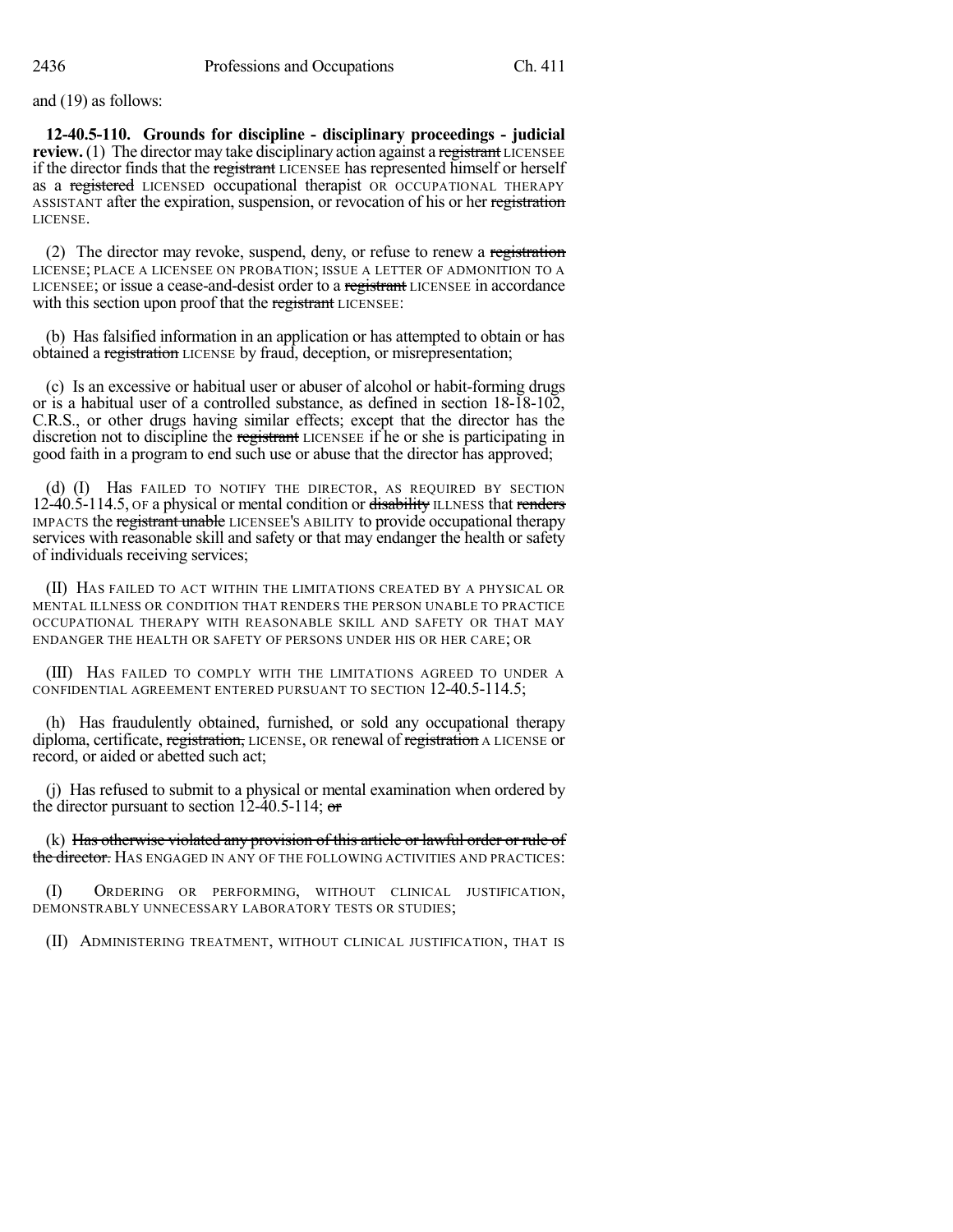DEMONSTRABLY UNNECESSARY; OR

(III) AN ACT OR OMISSION THAT IS CONTRARY TO GENERALLY ACCEPTED STANDARDS OF THE PRACTICE OF OCCUPATIONAL THERAPY;

(l) HAS FAILED TO PROVIDE ADEQUATE OR PROPER SUPERVISION OF A LICENSED OCCUPATIONAL THERAPY ASSISTANT, OF AN AIDE, OR OF ANY UNLICENSED PERSON IN THE OCCUPATIONAL THERAPY PRACTICE; OR

(m) HAS OTHERWISE VIOLATED THIS ARTICLE OR ANY LAWFUL ORDER OR RULE OF THE DIRECTOR.

(4) (a) The director may commence a proceeding to discipline a registrant LICENSEE when the director has reasonable grounds to believe that the registrant LICENSEE has committed an act enumerated in this section or has violated a lawful order or rule of the director.

 $(7)$  (b) (III) Upon failure of any witness or registrant LICENSEE to comply with a subpoena or process, the district court of the county in which the subpoenaed person or registrant LICENSEE resides or conducts business, upon application by the director with notice to the subpoenaed person or registrant LICENSEE, may issue to the person or registrant LICENSEE an order requiring that person or registrant LICENSEE to appear before the director; to produce the relevant papers, books, records, documentary evidence, or materials if so ordered; or to give evidence touching the matter under investigation or in question. If the person or registrant LICENSEE fails to obey the order of the court, THE COURT MAY HOLD the person or registrant may be held LICENSEE in contempt of court.

(12) (a) If it appears to the director, based upon credible evidence as presented in a written complaint by any person, that a registrant LICENSEE is acting in a manner that is an imminent threat to the health and safety of the public, or a person is acting or has acted without the required registration LICENSE, the director may issue an order to cease and desist such THE activity. The DIRECTOR SHALL SET FORTH IN THE order shall set forth the statutes and rules alleged to have been violated, the facts alleged to have constituted the violation, and the requirement that all unlawful acts or unregistered UNLICENSED practices immediately cease.

(13) (a) If it appears to the director, based upon credible evidence as presented in a written complaint by any person, that a person has violated any other provision of this article, in addition to any specific powers granted pursuant to this article, the director may issue to the person an order to show cause as to why the director should not issue a final order directing the person to cease and desist from the unlawful act or *unregistered* UNLICENSED practice.

(c) (III) If the director reasonably finds that the person against whom the order to show cause was issued is acting or has acted without the required registration LICENSE, or has ENGAGED or is about to engage in acts or practices constituting violations of this article, THE DIRECTOR MAY ISSUE a final cease-and-desist order may be issued directing the person to cease and desist from further unlawful acts or unregistered UNLICENSED practices.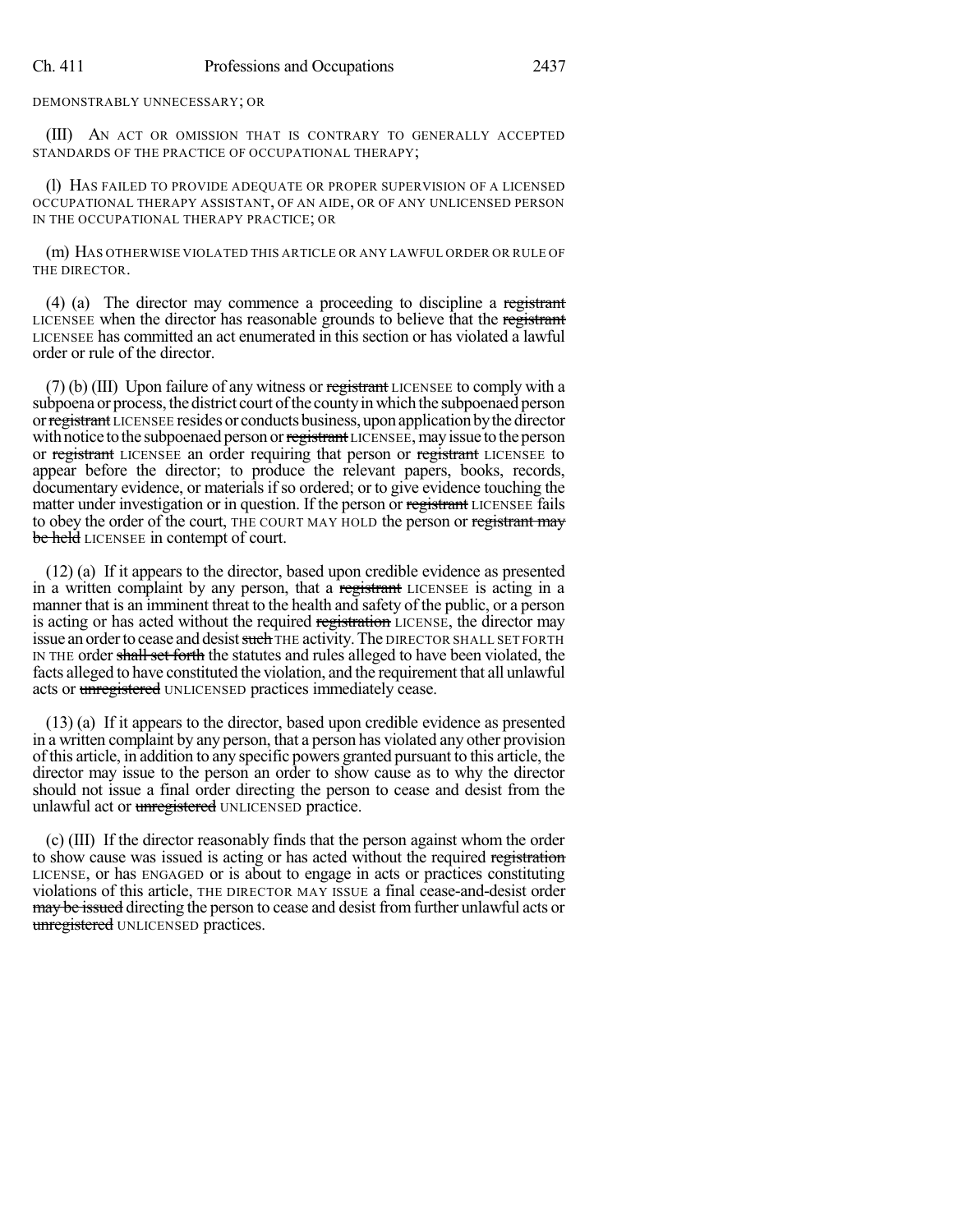2438 Professions and Occupations Ch. 411

(14) If it appears to the director, based upon credible evidence presented to the director, that a person has engaged or is about to engage in an unregistered UNLICENSED act or practice; an act or practice constituting a violation ofthis article, a rule promulgated pursuant to this article, or an order issued pursuant to this article; or an act or practice constituting grounds for administrative sanction pursuant to this article, the director may enter into a stipulation with the person.

(17) (a) WHEN A COMPLAINT OR INVESTIGATION DISCLOSES AN INSTANCE OF MISCONDUCT THAT,IN THE OPINION OF THE DIRECTOR, DOES NOT WARRANT FORMAL ACTION BUT SHOULD NOT BE DISMISSED AS BEING WITHOUT MERIT, THE DIRECTOR MAY SEND A LETTER OF ADMONITION TO THE LICENSEE.

(b) WHEN THE DIRECTOR SENDS A LETTER OF ADMONITION TO A LICENSEE, THE DIRECTOR SHALL NOTIFY THE LICENSEE OF THE LICENSEE'S RIGHT TO REQUEST IN WRITING, WITHIN TWENTY DAYS AFTER RECEIPT OF THE LETTER, THAT FORMAL DISCIPLINARY PROCEEDINGS BE INITIATED TO ADJUDICATE THE PROPRIETY OF THE CONDUCT DESCRIBED IN THE LETTER OF ADMONITION.

(c) IF THE LICENSEE TIMELY REQUESTS ADJUDICATION, THE DIRECTOR SHALL VACATE THE LETTER OF ADMONITION AND PROCESS THE MATTER BY MEANS OF FORMAL DISCIPLINARY PROCEEDINGS.

(18) WHEN A COMPLAINT OR INVESTIGATION DISCLOSES AN INSTANCE OF CONDUCT THAT DOES NOT WARRANT FORMAL ACTION BY THE DIRECTOR AND, IN THE OPINION OF THE DIRECTOR, SHOULD BE DISMISSED, BUT THE DIRECTOR HAS NOTICED CONDUCT BY THE LICENSEE THAT COULD LEAD TO SERIOUS CONSEQUENCES IF NOT CORRECTED,THE DIRECTOR MAY SEND A CONFIDENTIAL LETTER OF CONCERN TO THE LICENSEE.

(19) ANY PERSON WHOSE LICENSE IS REVOKED OR WHO SURRENDERS HIS OR HER LICENSE TO AVOID DISCIPLINE UNDER THIS SECTION IS INELIGIBLE TO APPLY FOR A LICENSE UNDER THIS ARTICLE FOR AT LEAST TWO YEARS AFTER THE DATE THE LICENSE IS REVOKED OR SURRENDERED.

**SECTION 10.** In Colorado Revised Statutes, **amend** 12-40.5-111 as follows:

**12-40.5-111. Unauthorized practice - penalties.** A person who practices or offers or attempts to practice occupational therapy without an active registration LICENSE AS REQUIRED BY AND issued under this article FOR OCCUPATIONAL THERAPISTS OR OCCUPATIONAL THERAPY ASSISTANTS commits a class 2 misdemeanor and shall be punished as provided in section 18-1.3-501, C.R.S., for the first offense. For the second or any subsequent offense, the person commits a class 1 misdemeanor and shall be punished as provided in section 18-1.3-501, C.R.S.

**SECTION 11.** In Colorado Revised Statutes, 12-40.5-114, **amend** (1), (2), and (3) as follows:

**12-40.5-114. Mental and physical examination of licensees.**(1) Ifthe director has reasonable cause to believe that a registrant LICENSEE is unable to practice with reasonable skill and safety, the director may order the registrant LICENSEE to take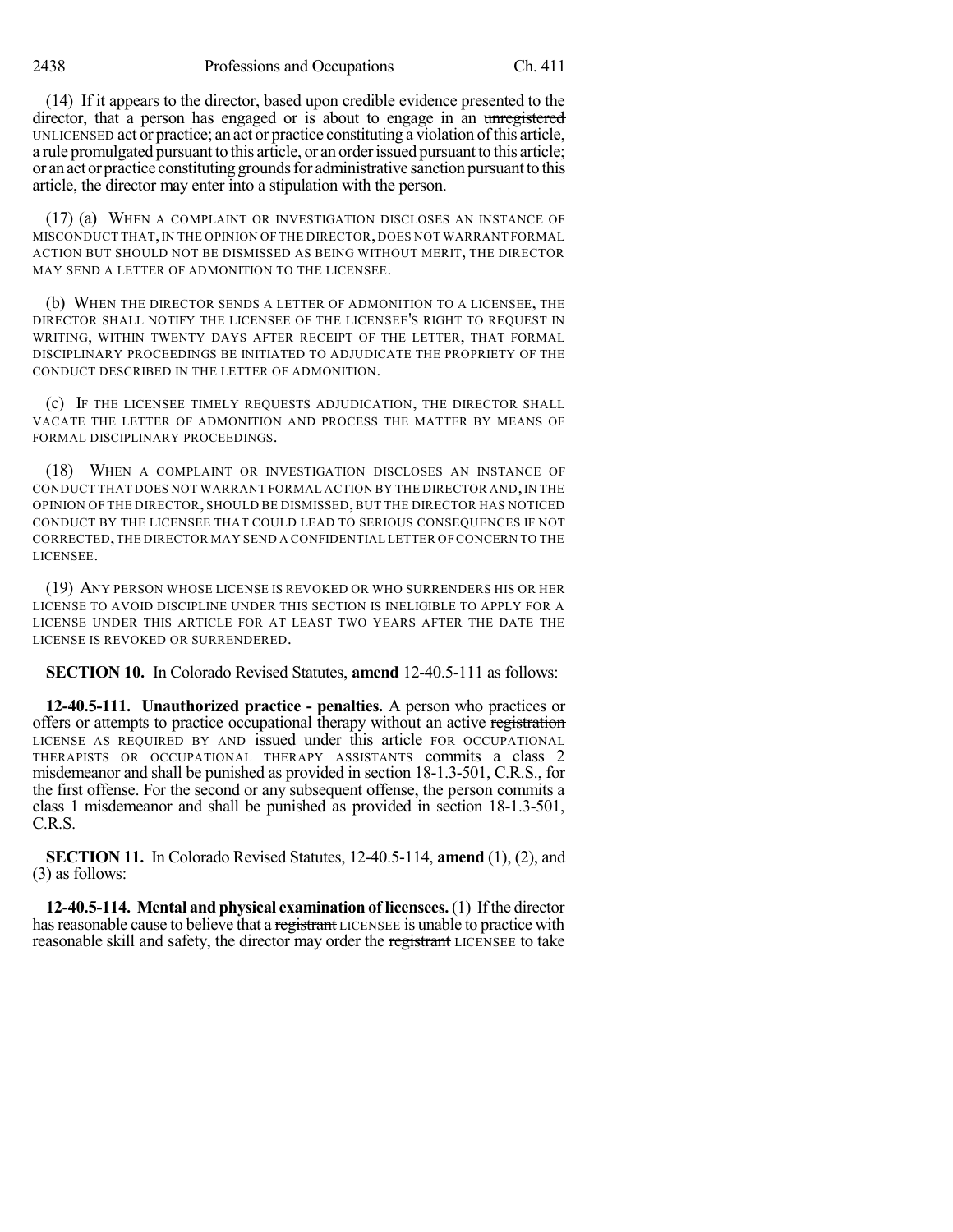a mental or physical examination administered by a physician or other licensed health care professional designated by the director. Except where due to circumstances beyond the registrant's LICENSEE'S control, if the registrant LICENSEE fails or refuses to undergo a mental or physical examination, the director may suspend the registrant's registration LICENSEE'S LICENSE until the director has made a determination of the registrant's LICENSEE'S fitness to practice. The director shall proceed with an order for examination and shall make his or her determination in a timely manner.

 $(2)$  In an order requiring a registrant LICENSEE to undergo a mental or physical examination, shall contain THE DIRECTOR SHALL STATE the basis of the director's reasonable cause to believe that the registrant LICENSEE is unable to practice with reasonable skill and safety. For purposes of a disciplinary proceeding authorized under this article, the registrant shall be LICENSEE IS deemed to have waived all objections to the admissibility of the examining physician's or licensed health care professional's testimony or examination reports on the grounds that they are privileged communication.

(3) The registrant LICENSEE may submit to the director testimony or examination reports from a physician chosen by the registrant LICENSEE and pertaining to any condition that the director has alleged may preclude the registrant LICENSEE from practicing with reasonable skill and safety. The DIRECTOR MAY CONSIDER THE testimony and reports submitted by the registrant may be considered LICENSEE in conjunction with, but not in lieu of, testimony and examination reports of the physician designated by the director.

**SECTION 12.** In Colorado Revised Statutes, **add** 12-40.5-106.5, 12-40.5-109.3, 12-40.5-109.5, 12-40.5-114.5, and 12-40.5-114.7 as follows:

**12-40.5-106.5. Occupational therapy assistants - licensure - application qualifications - rules.** (1) **Educational and experiential requirements.** EVERY APPLICANT FOR A LICENSE AS AN OCCUPATIONAL THERAPY ASSISTANT MUST HAVE:

(a) SUCCESSFULLY COMPLETED THE ACADEMIC REQUIREMENTS OF AN EDUCATIONAL PROGRAM FOR OCCUPATIONAL THERAPY ASSISTANTS THAT IS OFFERED BY AN INSTITUTION OF HIGHER EDUCATION AND ACCREDITED BY A NATIONAL, REGIONAL, OR STATE AGENCY RECOGNIZED BY THE UNITED STATES SECRETARY OF EDUCATION,OR ANOTHER SUCH PROGRAM ACCREDITED THEREBY AND APPROVED BY THE DIRECTOR.

(b) SUCCESSFULLY COMPLETED A MINIMUM PERIOD OF SUPERVISED FIELDWORK EXPERIENCE REQUIRED BY THE RECOGNIZED EDUCATIONAL INSTITUTION WHERE THE APPLICANT MET THE ACADEMIC REQUIREMENTS DESCRIBED IN PARAGRAPH (a) OF THIS SUBSECTION (1). THE MINIMUM PERIOD OF FIELDWORK EXPERIENCE FOR AN OCCUPATIONAL THERAPY ASSISTANT IS SIXTEEN WEEKS OF SUPERVISED FIELDWORK EXPERIENCE OR SATISFACTION OF ANY GENERALLY RECOGNIZED PAST STANDARDS THAT IDENTIFIED MINIMUM FIELDWORK REQUIREMENTS AT THE TIME OF GRADUATION.

(2) **Application.** (a) WHEN AN APPLICANT HAS FULFILLED THE REQUIREMENTS OF SUBSECTION (1) OF THIS SECTION, THE APPLICANT MAY APPLY FOR LICENSURE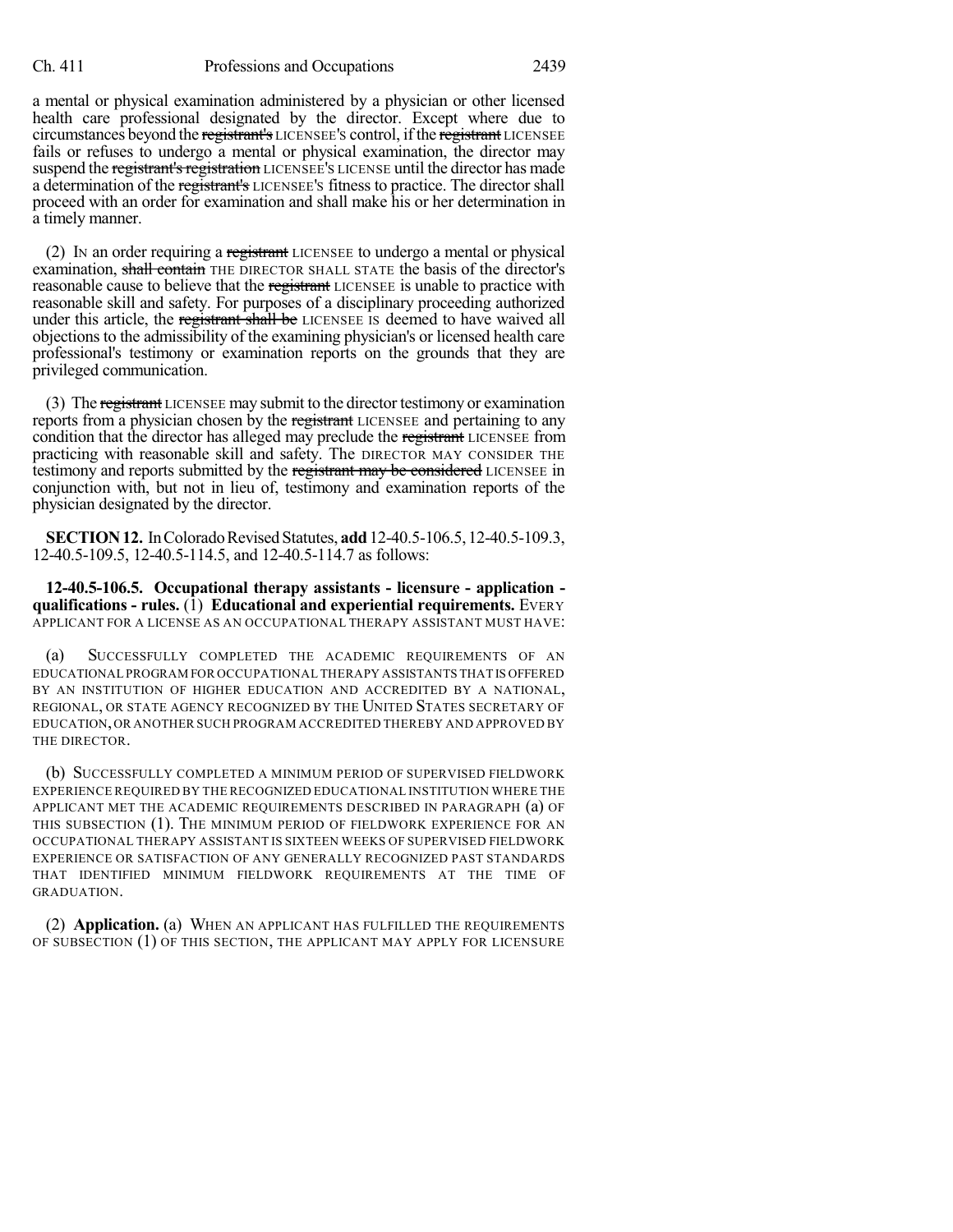UPON PAYMENT OF A FEE IN AN AMOUNT DETERMINED BY THE DIRECTOR.

(b) THE APPLICANT MUST SUBMIT AN APPLICATION IN THE FORM AND MANNER DESIGNATED BY THE DIRECTOR.

(3) **Examination.** EACH APPLICANT MUST PASS A NATIONALLY RECOGNIZED EXAMINATION, APPROVED BY THE DIRECTOR, THAT MEASURES THE MINIMUM LEVEL OF COMPETENCE NECESSARY FOR PUBLIC HEALTH, SAFETY, AND WELFARE.

(4) **Licensure.** WHEN AN APPLICANT HAS FULFILLED THE REQUIREMENTS OF SUBSECTIONS (1) TO (3) OF THIS SECTION, THE DIRECTOR SHALL ISSUE A LICENSE TO THE APPLICANT; EXCEPT THAT THE DIRECTOR MAY DENY A LICENSE IF THE APPLICANT HAS COMMITTED ANY ACT THAT WOULD BE GROUNDS FOR DISCIPLINARY ACTION UNDER SECTION 12-40.5-110.

(5) **Licensure by endorsement.** (a) AN APPLICANT FOR LICENSURE BY ENDORSEMENT MUST FILE AN APPLICATION AND PAY A FEE AS PRESCRIBED BY THE DIRECTOR AND MUST HOLD A CURRENT, VALID LICENSE OR REGISTRATION IN A JURISDICTION THAT REQUIRES QUALIFICATIONS SUBSTANTIALLY EQUIVALENT TO THOSE REQUIRED FOR LICENSURE BY SUBSECTION (1) OF THIS SECTION.

(b) AN APPLICANT FOR LICENSURE BY ENDORSEMENT MUST SUBMIT WITH THE APPLICATION VERIFICATION THAT THE APPLICANT HAS ACTIVELY PRACTICED AS AN OCCUPATIONAL THERAPY ASSISTANT FOR A PERIOD OF TIME DETERMINED BY RULES OF THE DIRECTOR OR OTHERWISE MAINTAINED COMPETENCY AS AN OCCUPATIONAL THERAPY ASSISTANT AS DETERMINED BY THE DIRECTOR.

(c) UPON RECEIPT OF ALL DOCUMENTS REQUIRED BY PARAGRAPHS (a) AND (b) OF THIS SUBSECTION (5), THE DIRECTOR SHALL REVIEW THE APPLICATION AND MAKE A DETERMINATION OF THE APPLICANT'S QUALIFICATION TO BE LICENSED BY ENDORSEMENT AS AN OCCUPATIONAL THERAPY ASSISTANT.

(d) THE DIRECTOR MAY DENY THE LICENSE IF THE APPLICANT HAS COMMITTED AN ACT THAT WOULD BE GROUNDS FOR DISCIPLINARY ACTION UNDER SECTION 12-40.5-110.

(6) **License renewal.** (a) AN OCCUPATIONAL THERAPY ASSISTANT MUST RENEW HIS OR HER LICENSE ISSUED UNDER THIS ARTICLE ACCORDING TO A SCHEDULE OF RENEWAL DATES ESTABLISHED BY THE DIRECTOR. THE OCCUPATIONAL THERAPY ASSISTANT MUST SUBMIT AN APPLICATION IN THE FORM AND MANNER DESIGNATED BY THE DIRECTOR AND SHALL PAY A RENEWAL FEE IN AN AMOUNT DETERMINED BY THE DIRECTOR.

(b) LICENSES ARE RENEWED OR REINSTATED IN ACCORDANCE WITH THE SCHEDULE ESTABLISHED BY THE DIRECTOR, AND THE DIRECTOR SHALL GRANT A RENEWAL OR REINSTATEMENT PURSUANT TO SECTION 24-34-102 (8), C.R.S. THE DIRECTOR MAY ESTABLISH RENEWAL FEES AND DELINQUENCY FEES FOR REINSTATEMENT PURSUANT TO SECTION 24-34-105, C.R.S. IF AN OCCUPATIONAL THERAPY ASSISTANT FAILS TO RENEW HIS OR HER LICENSE PURSUANT TO THE SCHEDULE ESTABLISHED BY THE DIRECTOR, THE LICENSE EXPIRES. ANY PERSON WHOSE LICENSE EXPIRES IS SUBJECT TO THE PENALTIES PROVIDED IN THIS ARTICLE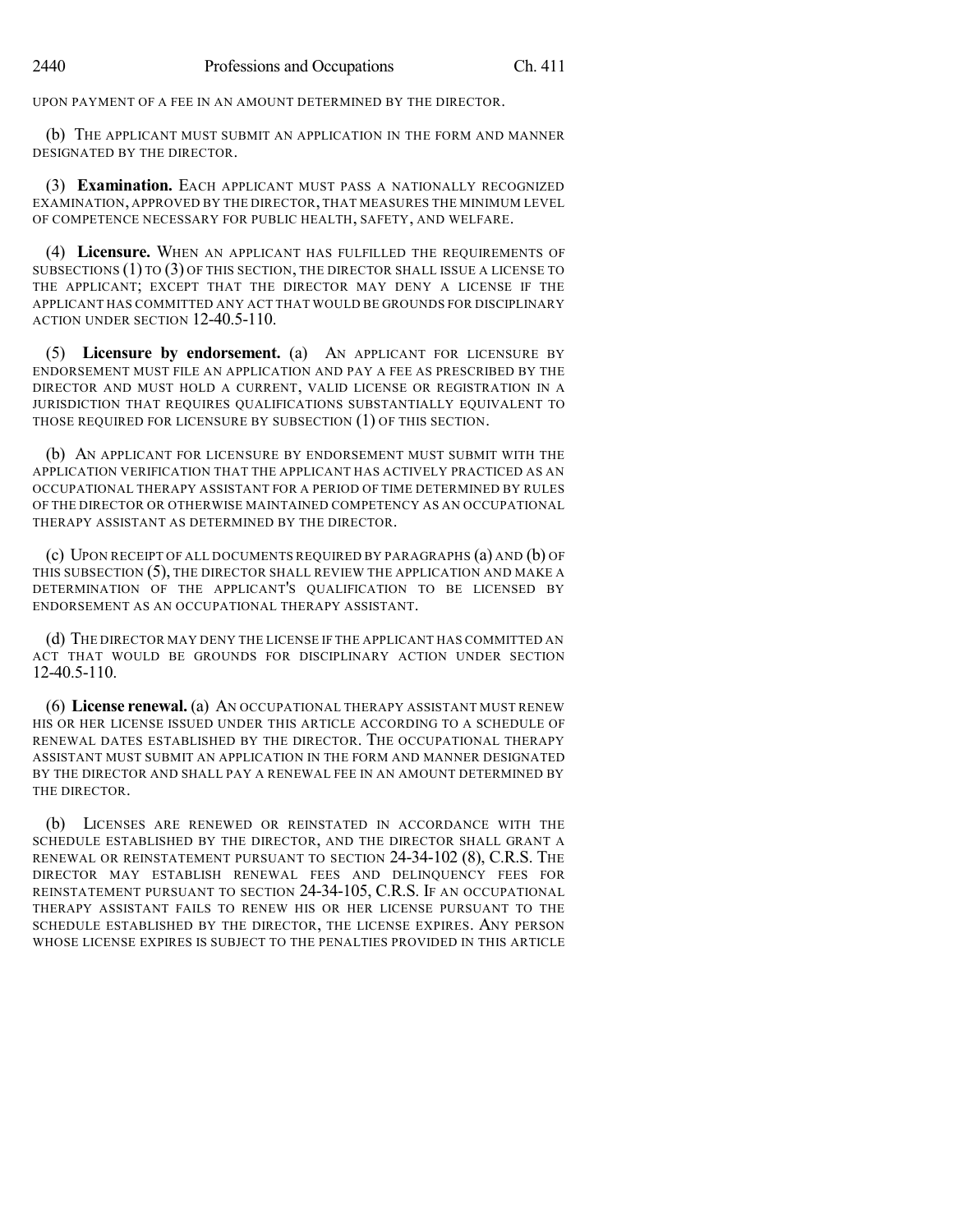OR SECTION 24-34-102 (8), C.R.S., FOR REINSTATEMENT.

**12-40.5-109.3. Continuing professional competency - rules.** (1) (a) EACH OCCUPATIONAL THERAPIST AND OCCUPATIONAL THERAPY ASSISTANT SHALL MAINTAIN CONTINUING PROFESSIONAL COMPETENCY TO PRACTICE OCCUPATIONAL THERAPY.

(b) THE DIRECTOR SHALL ESTABLISH A CONTINUING PROFESSIONAL COMPETENCY PROGRAM THAT INCLUDES, AT A MINIMUM, THE FOLLOWING ELEMENTS:

(I) ASELF-ASSESSMENT OF THE KNOWLEDGE AND SKILLS OF A LICENSEE SEEKING TO RENEW OR REINSTATE A LICENSE;

(II) DEVELOPMENT, EXECUTION, AND DOCUMENTATION OF A LEARNING PLAN BASED ON THE SELF-ASSESSMENT DESCRIBED IN SUBPARAGRAPH (I) OF THIS PARAGRAPH (b); AND

(III) PERIODIC DEMONSTRATION OF KNOWLEDGE AND SKILLS THROUGH DOCUMENTATION OF ACTIVITIES NECESSARY TO ENSURE AT LEAST MINIMAL ABILITY TO SAFELY PRACTICE THE PROFESSION; EXCEPT THAT AN OCCUPATIONAL THERAPIST OR OCCUPATIONAL THERAPY ASSISTANT LICENSED PURSUANT TO THIS ARTICLE NEED NOT RETAKE THE EXAMINATION REQUIRED BY SECTION 12-40.5-106 (3) OR 12-40.5-106.5 (3), RESPECTIVELY, FOR INITIAL LICENSURE.

(2) ALICENSEE SATISFIES THE CONTINUING COMPETENCY REQUIREMENTS OF THIS SECTION IF THE LICENSEE MEETS THE CONTINUING PROFESSIONAL COMPETENCY REQUIREMENTS OF ONE OF THE FOLLOWING ENTITIES:

(a) AN ACCREDITING BODY APPROVED BY THE DIRECTOR; OR

(b) AN ENTITY APPROVED BY THE DIRECTOR.

(3) (a) AFTER THE PROGRAM IS ESTABLISHED, A LICENSEE MUST SATISFY THE REQUIREMENTS OF THE PROGRAM IN ORDER TO RENEW OR REINSTATE A LICENSE TO PRACTICE OCCUPATIONAL THERAPY.

(b) THE REQUIREMENTS OF THIS SECTION APPLY TO INDIVIDUAL OCCUPATIONAL THERAPISTS AND OCCUPATIONAL THERAPY ASSISTANTS, AND NOTHING IN THIS SECTION REQUIRES A PERSON WHO EMPLOYS OR CONTRACTS WITH AN OCCUPATIONAL THERAPIST OR OCCUPATIONAL THERAPY ASSISTANT TO COMPLY WITH THIS SECTION.

(4) RECORDS OF ASSESSMENTS OR OTHER DOCUMENTATION DEVELOPED OR SUBMITTED IN CONNECTION WITH THE CONTINUING PROFESSIONAL COMPETENCY PROGRAM:

(a) ARE CONFIDENTIAL AND NOT SUBJECT TO INSPECTION BY THE PUBLIC OR DISCOVERY IN CONNECTION WITH A CIVIL ACTION AGAINST AN OCCUPATIONAL THERAPIST, OCCUPATIONAL THERAPY ASSISTANT, OR OTHER PROFESSIONAL REGULATED UNDER THIS TITLE; AND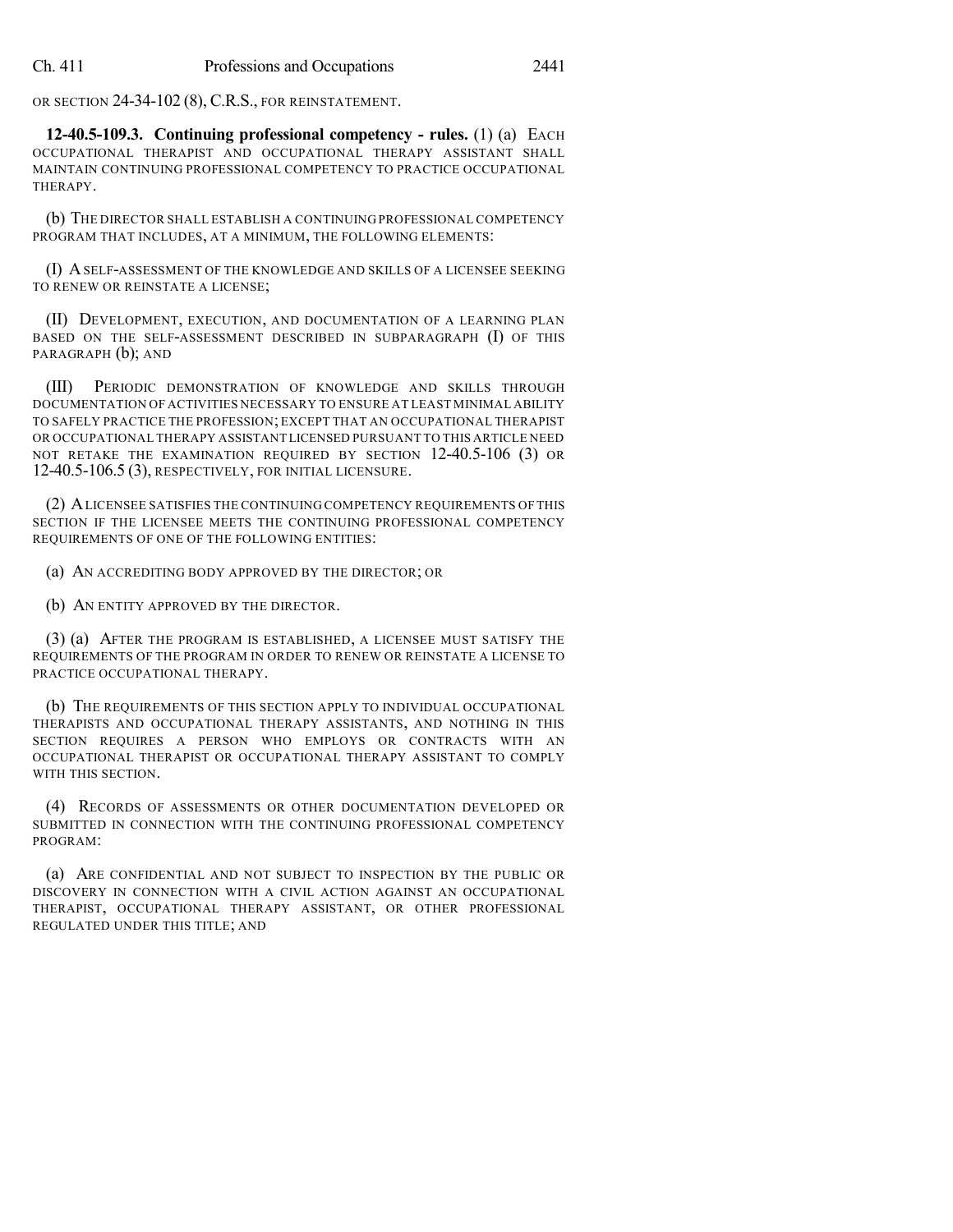(b) MAY BE USED ONLY BY THE DIRECTOR AND ONLY FOR THE PURPOSE OF DETERMINING WHETHER A LICENSEE IS MAINTAINING CONTINUING PROFESSIONAL COMPETENCY TO ENGAGE IN THE PROFESSION.

(5) AS USED IN THIS SECTION,"CONTINUING PROFESSIONAL COMPETENCY"MEANS THE ONGOING ABILITY OF A LICENSEE TO LEARN, INTEGRATE, AND APPLY THE KNOWLEDGE, SKILL, AND JUDGMENT TO PRACTICE OCCUPATIONAL THERAPY ACCORDING TO GENERALLY ACCEPTED STANDARDS AND PROFESSIONAL ETHICAL STANDARDS.

**12-40.5-109.5. Protection of medical records - licensee's obligations verification of compliance - noncompliance grounds for discipline - rules.** (1) EACH OCCUPATIONAL THERAPIST AND OCCUPATIONAL THERAPY ASSISTANT RESPONSIBLE FOR PATIENT RECORDS SHALL DEVELOP A WRITTEN PLAN TO ENSURE THE SECURITY OF PATIENT MEDICAL RECORDS. THE PLAN MUST ADDRESS AT LEAST THE FOLLOWING:

(a) THE STORAGE AND PROPER DISPOSAL OF PATIENT MEDICAL RECORDS;

(b) THE DISPOSITION OF PATIENT MEDICAL RECORDS IF THE LICENSEE DIES, RETIRES,OR OTHERWISE CEASES TO PRACTICE OR PROVIDE OCCUPATIONAL THERAPY SERVICES TO PATIENTS; AND

(c) THE METHOD BY WHICH PATIENTS MAY ACCESS OR OBTAIN THEIR MEDICAL RECORDS PROMPTLY IF ANY OF THE EVENTS DESCRIBED IN PARAGRAPH (b) OF THIS SUBSECTION (1) OCCURS.

(2) A LICENSEE SHALL INFORM EACH PATIENT IN WRITING OF THE METHOD BY WHICH THE PATIENT MAY ACCESS OR OBTAIN HIS OR HER MEDICAL RECORDS IF AN EVENT DESCRIBED IN PARAGRAPH (b) OF SUBSECTION (1) OF THIS SECTION OCCURS.

(3) UPON INITIAL LICENSURE UNDER THIS ARTICLE AND UPON RENEWAL OF A LICENSE, THE APPLICANT OR LICENSEE SHALL ATTEST TO THE DIRECTOR THAT HE OR SHE HAS DEVELOPED A PLAN IN COMPLIANCE WITH THIS SECTION.

(4) A LICENSEE WHO FAILS TO COMPLY WITH THIS SECTION IS SUBJECT TO DISCIPLINE IN ACCORDANCE WITH SECTION 12-40.5-110.

(5) THE DIRECTOR MAY ADOPT RULES REASONABLY NECESSARY TO IMPLEMENT THIS SECTION.

**12-40.5-114.5. Confidential agreementto limit practice - violation - grounds for discipline.** (1) IF AN OCCUPATIONAL THERAPIST OR OCCUPATIONAL THERAPY ASSISTANT HAS A PHYSICAL OR MENTAL ILLNESS OR CONDITION THAT RENDERS THE PERSON UNABLE TO PRACTICE OCCUPATIONAL THERAPY WITH REASONABLE SKILL AND SAFETY TO CLIENTS, THE OCCUPATIONAL THERAPIST OR OCCUPATIONAL THERAPY ASSISTANT SHALL NOTIFY THE DIRECTOR OF THE ILLNESS OR CONDITION IN A MANNER AND WITHIN A PERIOD DETERMINED BY THE DIRECTOR. THE DIRECTOR MAY REQUIRE THE OCCUPATIONAL THERAPIST OR OCCUPATIONAL THERAPY ASSISTANT TO SUBMIT TO AN EXAMINATION TO EVALUATE THE EXTENT OF THE ILLNESS OR CONDITION AND ITS IMPACT ON THE OCCUPATIONAL THERAPIST'S OR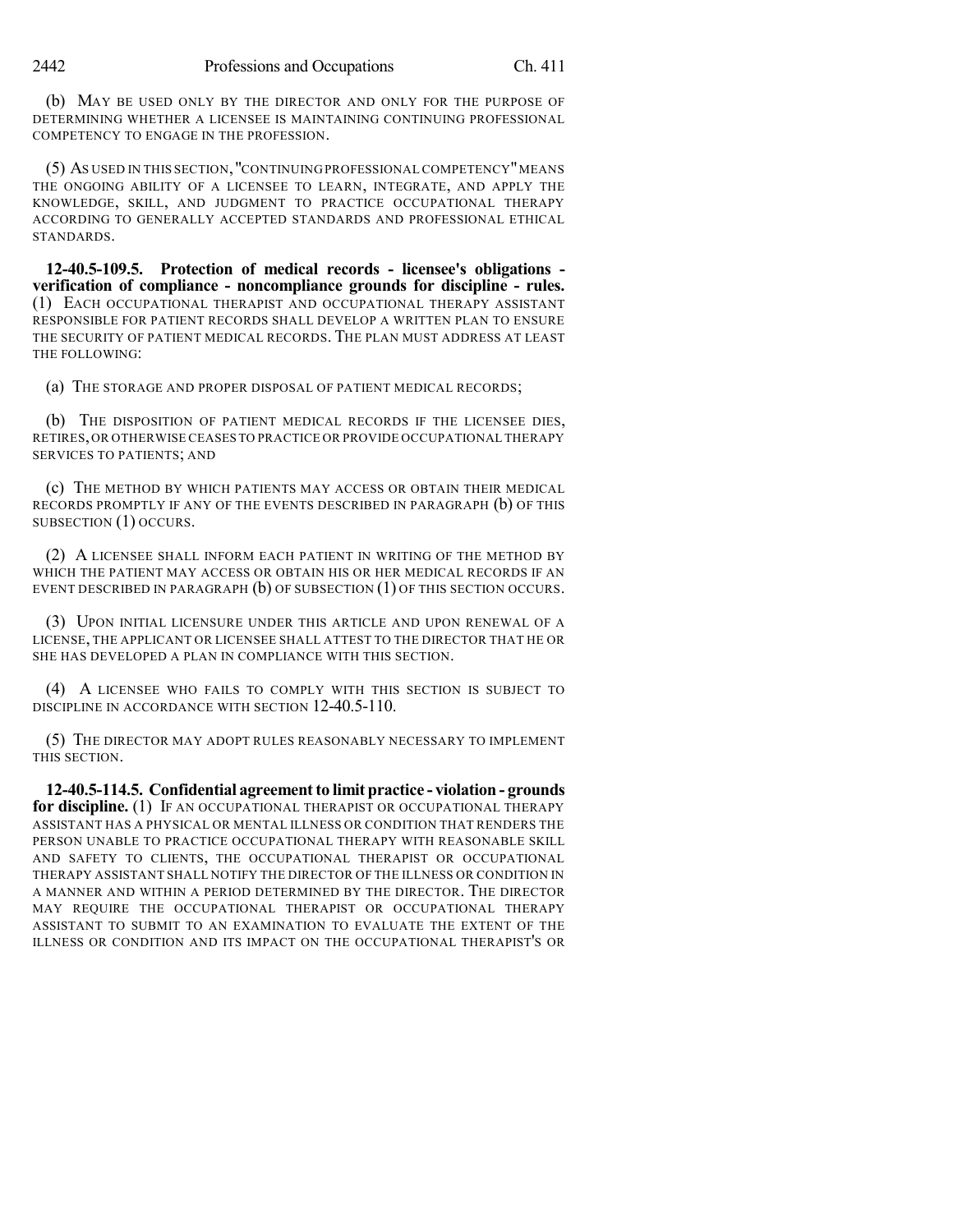OCCUPATIONAL THERAPY ASSISTANT'S ABILITY TO PRACTICE OCCUPATIONAL THERAPY WITH REASONABLE SKILL AND SAFETY TO CLIENTS.

(2) (a) UPON DETERMINING THAT AN OCCUPATIONAL THERAPIST OR OCCUPATIONAL THERAPY ASSISTANT WITH A PHYSICAL OR MENTAL ILLNESS OR CONDITION IS ABLE TO RENDER LIMITED SERVICES WITH REASONABLE SKILL AND SAFETY TO CLIENTS, THE DIRECTOR MAY ENTER INTO A CONFIDENTIAL AGREEMENT WITH THE OCCUPATIONAL THERAPIST OR OCCUPATIONAL THERAPY ASSISTANT IN WHICH THE OCCUPATIONAL THERAPIST OR OCCUPATIONAL THERAPY ASSISTANT AGREES TO LIMIT HIS OR HER PRACTICE BASED ON THE RESTRICTIONS IMPOSED BY THE ILLNESS OR CONDITION, AS DETERMINED BY THE DIRECTOR.

(b) AS PART OF THE AGREEMENT, THE OCCUPATIONAL THERAPIST OR OCCUPATIONAL THERAPY ASSISTANT IS SUBJECT TO PERIODIC REEVALUATION OR MONITORING AS DETERMINED APPROPRIATE BY THE DIRECTOR.

(c) THE PARTIES MAY MODIFY OR DISSOLVE THE AGREEMENT AS NECESSARY BASED ON THE RESULTS OF A REEVALUATION OR OF MONITORING.

(3) BY ENTERING INTO AN AGREEMENT WITH THE DIRECTOR PURSUANT TO THIS SECTION TO LIMIT HIS OR HER PRACTICE, AN OCCUPATIONAL THERAPIST OR OCCUPATIONAL THERAPY ASSISTANT IS NOT ENGAGING IN ACTIVITIES THAT ARE GROUNDS FOR DISCIPLINE PURSUANT TO SECTION 12-40.5-110. THE AGREEMENT DOES NOT CONSTITUTE A RESTRICTION OR DISCIPLINE BY THE DIRECTOR.HOWEVER, IF THE OCCUPATIONAL THERAPIST OR OCCUPATIONAL THERAPY ASSISTANT FAILS TO COMPLY WITH THE TERMS OF THE AGREEMENT, THE FAILURE CONSTITUTES A PROHIBITED ACTIVITY PURSUANT TO SECTION 12-40.5-110 (1) (d), AND THE OCCUPATIONAL THERAPIST OR OCCUPATIONAL THERAPY ASSISTANT IS SUBJECT TO DISCIPLINE IN ACCORDANCE WITH SECTION 12-40.5-110.

(4) THIS SECTION DOES NOT APPLY TO AN OCCUPATIONAL THERAPIST OR OCCUPATIONAL THERAPY ASSISTANT SUBJECT TO DISCIPLINE FOR PROHIBITED ACTIVITIES AS DESCRIBED IN SECTION  $12-40.5-110(1)(c)$ .

**12-40.5-114.7. Professionalliability insurance required- rules.**(1) APERSON SHALL NOT PRACTICE OCCUPATIONAL THERAPY UNLESS THE PERSON PURCHASES AND MAINTAINS, OR IS COVERED BY, PROFESSIONAL LIABILITY INSURANCE IN AN AMOUNT DETERMINED BY THE DIRECTOR BY RULE THAT COVERS ALL ACTS WITHIN THE SCOPE OF PRACTICE OF THE OCCUPATIONAL THERAPIST OR OCCUPATIONAL THERAPY ASSISTANT.

(2) THIS SECTION DOES NOT APPLY TO AN OCCUPATIONAL THERAPIST OR OCCUPATIONAL THERAPY ASSISTANT WHO IS A PUBLIC EMPLOYEE ACTING WITHIN THE COURSE AND SCOPE OF THE PUBLIC EMPLOYEE'S DUTIES AND WHO IS GRANTED IMMUNITY UNDER THE "COLORADO GOVERNMENTAL IMMUNITY ACT", ARTICLE 10 OF TITLE 24, C.R.S.

**SECTION 13.** In Colorado Revised Statutes, 10-16-104, **amend** (1.4) (a) (XI) as follows:

**10-16-104. Mandatory coverage provisions - definitions.** (1.4) **Autism**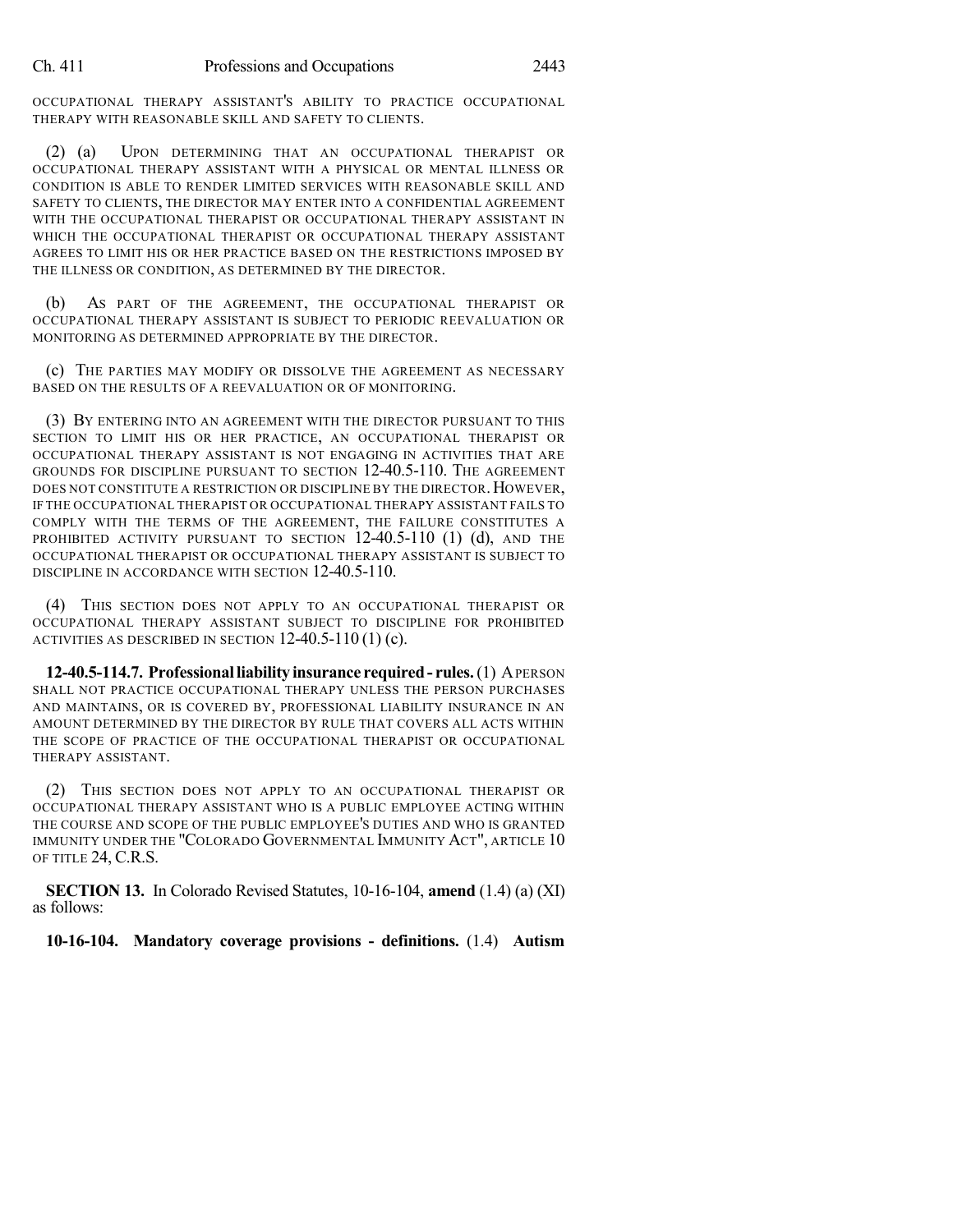**spectrum disorders.** (a) As used in this subsection (1.4), unless the context otherwise requires:

(XI) "Therapeutic care" means services provided by a speech therapist; an occupational therapist registered OR OCCUPATIONAL THERAPY ASSISTANT LICENSED to practice occupational therapy pursuant to article 40.5 of title 12, C.R.S.; a physical therapist licensed to practice physical therapy pursuant to article 41 of title 12, C.R.S.; or an autism services provider. "Therapeutic care" includes, but is not limited to, speech, occupational, and applied behavior analytic and physical therapies.

**SECTION 14. Appropriation.** (1) In addition to any other appropriation, there is hereby appropriated, out of any moneys in the division of professions and occupations cash fund created in section 24-34-105 (2) (b) (I), Colorado Revised Statutes, not otherwise appropriated, to the department of regulatory agencies, for the fiscal year beginning July 1, 2013, the sumof \$37,737 and 0.2 FTE, orso much thereof as may be necessary, to be allocated for the implementation of this act as follows:

(a) \$8,174 and 0.2 FTE to the division of professions and occupations for personal services;

(b) \$8,924 to the division of professions and occupations for temporary and contract personnel;

(c) \$789 to the division of professions and occupations for printing and imaging;

(d) \$12,746 to the executive director's office and administrative services for the purchase of legal services; and

(e) \$7,104 to the executive director's office and administrative services for the purchase of computer center services.

(2) In addition to any other appropriation, there is hereby appropriated to the department of law, for the fiscal year beginning July 1, 2013, the sum of \$12,746, or so much thereof as may be necessary, for the provision of legal services for the department of regulatory agencies related to the implementation of this act. Said sum is from reappropriated funds received from the department of regulatory agencies out of the appropriation made in paragraph (d) of subsection (1) of this section.

(3) In addition to any other appropriation, there is hereby appropriated to the governor - lieutenant governor - state planning and budgeting, for the fiscal year beginning July 1, 2013, the sum of \$7,104, or so much thereof as may be necessary, for allocation to the office of information technology, for the provision of computer center services for the department of regulatory agencies related to the implementation of this act. Said sum is from reappropriated funds received from the department of regulatory agencies out of the appropriation made in paragraph (e) of subsection (1) of this section.

**SECTION 15. Effective date.** This act takes effect June 30, 2013.